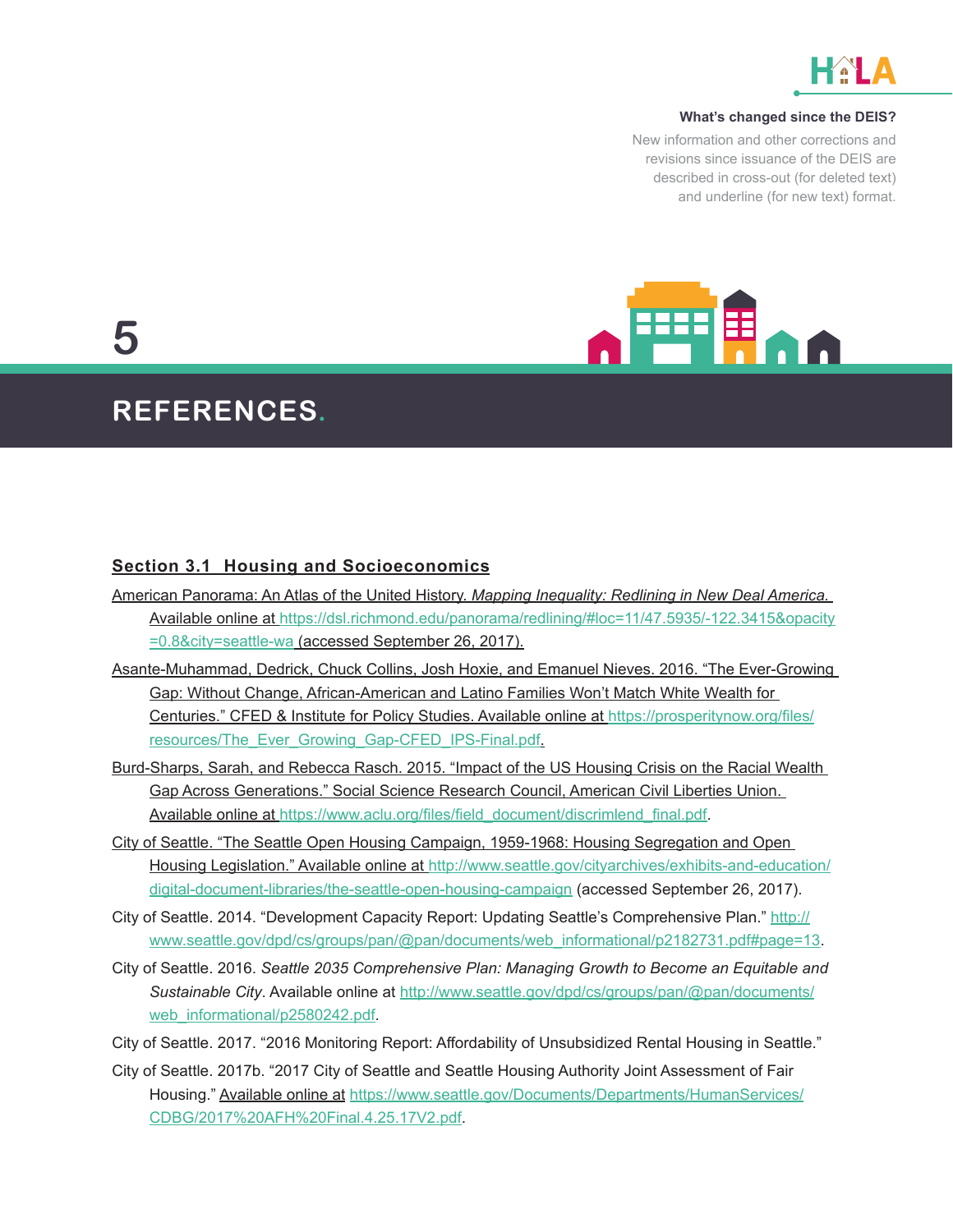

- City of Seattle Office of Planning and Community Development (Seattle OPCD). 2016. *Growth and Equity: Analyzing Impacts on Displacement and Opportunity Related to Seattle's Growth Strategy*. Available at: [http://www.seattle.gov/dpd/cityplanning/](http://www.seattle.gov/dpd/cityplanning/completeprojectslist/comprehensiveplan/documents/default.htm) [completeprojectslist/comprehensiveplan/documents/default.htm](http://www.seattle.gov/dpd/cityplanning/completeprojectslist/comprehensiveplan/documents/default.htm) (accessed September 20, 2016).
- City of Seattle Office of Housing. 2017. *Rent Restricted Housing– Consolidated List*.
- Murray, Ed. 2015. "Housing Seattle: A Roadmap to an Affordable and Livable City." [http://murray.seattle.gov/wp-content/uploads/2015/07/](http://murray.seattle.gov/wp-content/uploads/2015/07/HALA_ActionPlan_2015.pdf) HALA ActionPlan 2015.pdf.
- Office of Financial Management (OFM). 2016. *April 1 Official Population Estimates*.<http://ofm.wa.gov/pop/april1/default.asp> (accessed February 13, 2017).
- Office of Financial Management (OFM). 2016b. "Custom Data Extract Prepared by Mike Mohrman, 9/16/2016."
- O'Neil, Jade. 2017. "'You need to leave': This is not my Central District." The Seattle Times. Available online at [http://www.seattletimes.com/](http://www.seattletimes.com/opinion/you-need-to-leave-this-is-not-my-central-district) [opinion/you-need-to-leave-this-is-not-my-central-district](http://www.seattletimes.com/opinion/you-need-to-leave-this-is-not-my-central-district) (accessed September 26, 2017).
- Ott, Jennifer. 2014. "Seattle Board of Trustees passes ordinance, calling for removal of Indians from the town, on February 7, 1865." HistoryLink.org: HistoryLink Essay 10979. Available online at [http://](http://www.historylink.org/File/10979) [www.historylink.org/File/10979](http://www.historylink.org/File/10979) (accessed September 26, 2017).
- Pew Research Center. 2016. "America's Shrinking Middle Class: A Close Look at Changes Within Metropolitan Areas." [http://www.](http://www.pewsocialtrends.org/2016/05/11/americas-shrinking-middle-class-a-close-look-at-changes-within-metropolitan-areas/) [pewsocialtrends.org/2016/05/11/americas-shrinking-middle-class-a](http://www.pewsocialtrends.org/2016/05/11/americas-shrinking-middle-class-a-close-look-at-changes-within-metropolitan-areas/)[close-look-at-changes-within-metropolitan-areas/](http://www.pewsocialtrends.org/2016/05/11/americas-shrinking-middle-class-a-close-look-at-changes-within-metropolitan-areas/).
- Proctor, B. D., J. L. Semega, and M. A. Kollar. 2016. *Income and Poverty in the United States: 2015*. Washington, D.C.: U.S. Census Bureau. <https://www.census.gov/library/publications/2016/demo/p60-256.html>.
- Puget Sound Regional Council (PSRC). 2014. "Fair Housing Equity Assessment for the Central Puget Sound Region." 19-21. Available online at [http://www.psrc.org/assets/10484/](http://www.psrc.org/assets/10484/FairHousingEquityAssessment.pdf) [FairHousingEquityAssessment.pdf.](http://www.psrc.org/assets/10484/FairHousingEquityAssessment.pdf)
- Rothstein, Richard. 2017. *Color of Law: A Forgotten History of How Our Government Segregated America.* New York: Liveright Publishing Corporation.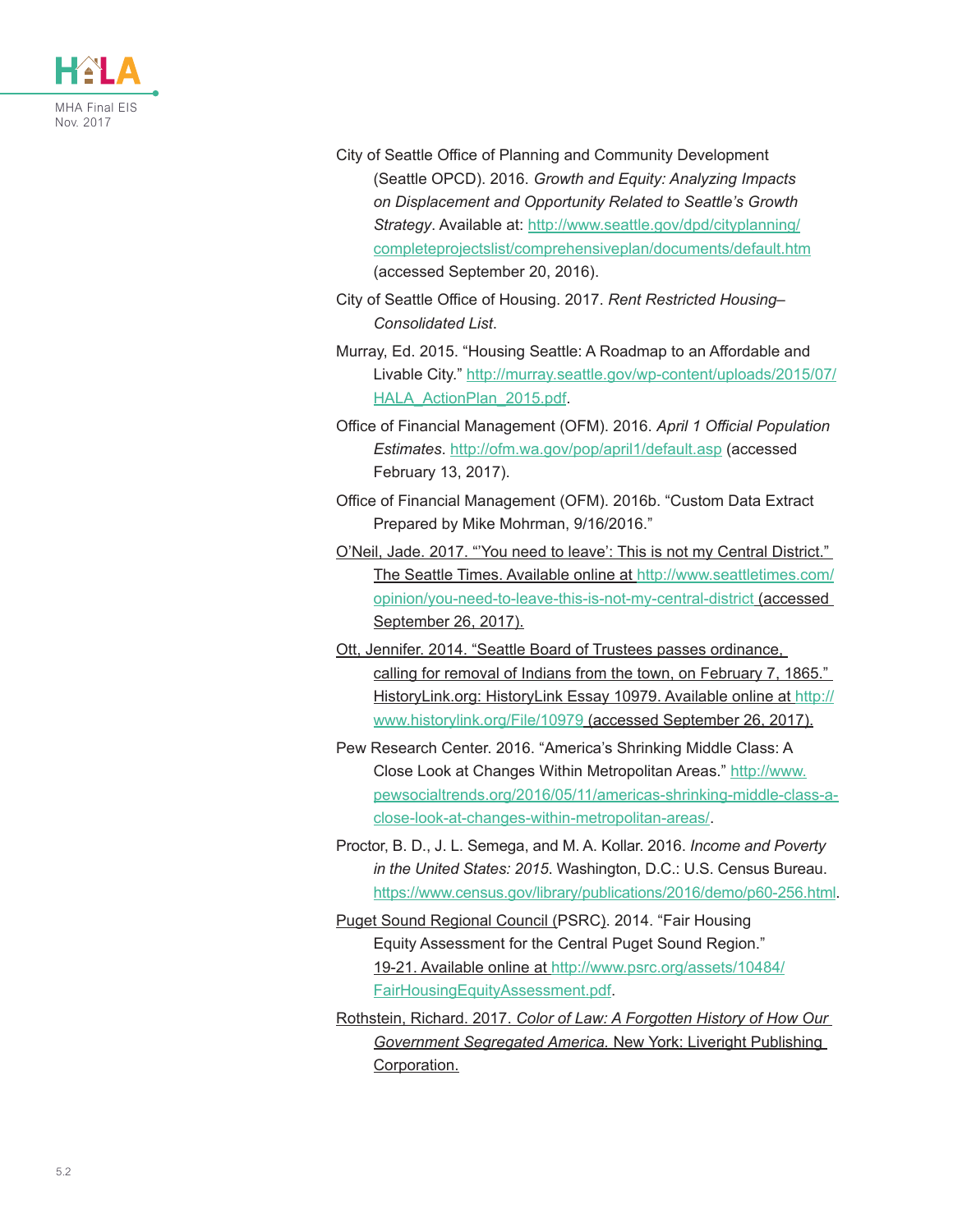

Schwantes, Carlos A. 1982. "Protest in a Promised Land:

Unemployment, Disinheritance, and the Origin of Labor Militancy in the Pacific Northwest, 1885-1886." Western Historical Quarterly, October: 373-390.

- Seattle DPD. 2014a. "Basic Population and Housing Unit Characteristics, Decennial Census, re:1990–2010 Census data on citywide trends."
- Silva, Catherine. 2009. Seattle Civil Rights Project. University of Washington. Available online at [http://depts.washington.edu/civilr/](http://depts.washington.edu/civilr/covenants_report.htm) [covenants\\_report.htm](http://depts.washington.edu/civilr/covenants_report.htm) (accessed September 26, 2017).
- U.S. Census Bureau. 2014. *Survey of Income and Program Participation, 2014 Panel, Wave 1.* Available online at [https://www2.census.](https://www2.census.gov/programs-surveys/demo/tables/wealth/2013/wealth-asset-ownership/wealth-tables-2013.xlsx) [gov/programs-surveys/demo/tables/wealth/2013/wealth-asset](https://www2.census.gov/programs-surveys/demo/tables/wealth/2013/wealth-asset-ownership/wealth-tables-2013.xlsx)[ownership/wealth-tables-2013.xlsx](https://www2.census.gov/programs-surveys/demo/tables/wealth/2013/wealth-asset-ownership/wealth-tables-2013.xlsx) (accessed September 26, 2017).
- U.S. Census Bureau. 2016. *Comparing 2013 American Community Survey Data*. [https://www.census.gov/programs-surveys/acs/](https://www.census.gov/programs-surveys/acs/guidance/comparing-acs-data/2013.html) [guidance/comparing-acs-data/2013.html](https://www.census.gov/programs-surveys/acs/guidance/comparing-acs-data/2013.html).
- U.S. Department of Housing and Urban Development (HUD). 2017. *Picutre of Subsidized Households*. Accessed March 2, 2017. [https://](https://www.huduser.gov/portal/datasets/assthsg.html) [www.huduser.gov/portal/datasets/assthsg.html.](https://www.huduser.gov/portal/datasets/assthsg.html)

Wokoma, Inye. 2017. *A Central Vision*. Dir. Inye Wokoma. MOV.

Zuk, Miriam, and Karen Chapple. 2016. *Housing Production, Filtering and Displacement: Untangling the Relationships*. Institute of Governmental Studies, University of California, Berkeley.

#### **Section 3.2 Land Use**

- City of Seattle. 2016. *Seattle 2035 Comprehensive Plan: Managing Growth to Become an Equitable and Sustainable City*. Available online at [http://www.seattle.gov/dpd/cs/groups/pan/@pan/](http://www.seattle.gov/dpd/cs/groups/pan/@pan/documents/web_informational/p2580242.pdf) [documents/web\\_informational/p2580242.pdf.](http://www.seattle.gov/dpd/cs/groups/pan/@pan/documents/web_informational/p2580242.pdf)
- City of Seattle. 2017. "Seattle Municipal Code." Available online at [https://](https://www.municode.com/library/wa/seattle/codes/municipal_code) [www.municode.com/library/wa/seattle/codes/municipal\\_code](https://www.municode.com/library/wa/seattle/codes/municipal_code) (accessed April 2017).

### **Section 3.3 Aesthetics**

- City of Seattle. 2016. *Seattle 2035 Comprehensive Plan: Managing Growth to Become an Equitable and Sustainable City*. Available online at [http://www.seattle.gov/dpd/cs/groups/pan/@pan/](http://www.seattle.gov/dpd/cs/groups/pan/@pan/documents/web_informational/p2580242.pdf) [documents/web\\_informational/p2580242.pdf.](http://www.seattle.gov/dpd/cs/groups/pan/@pan/documents/web_informational/p2580242.pdf)
- City of Seattle. 2017. "Seattle Municipal Code." Available online at [https://](https://www.municode.com/library/wa/seattle/codes/municipal_code) [www.municode.com/library/wa/seattle/codes/municipal\\_code](https://www.municode.com/library/wa/seattle/codes/municipal_code) (accessed April 2017).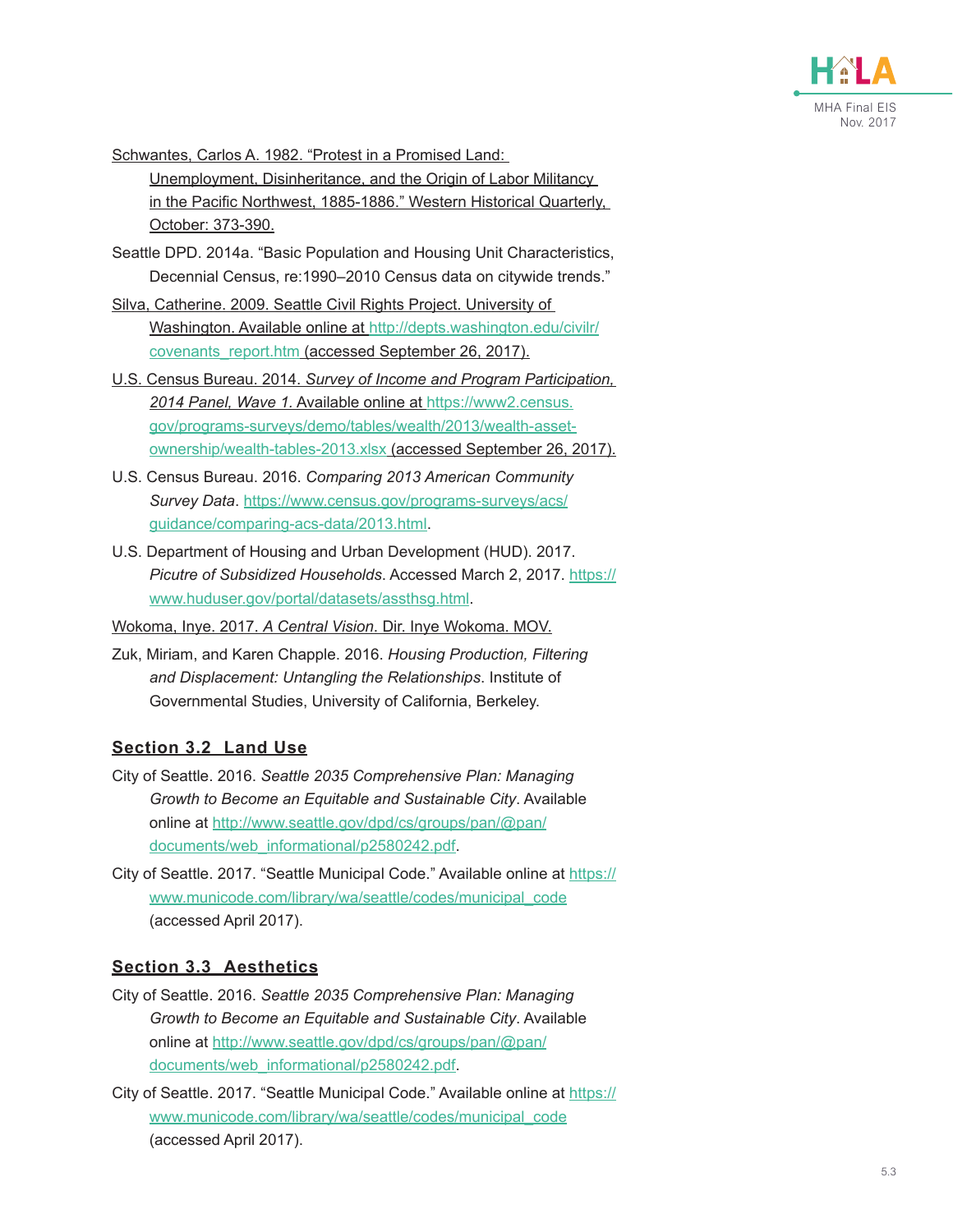

#### **Section 3.4 Transportation**

- California Air Pollution Control Officers Association. 2010. *Quantifying Greenhouse Gas Mitigation Measures*. Available online at [http://www.capcoa.org/wp-content/uploads/2010/11/CAPCOA-](http://www.capcoa.org/wp-content/uploads/2010/11/CAPCOA-Quantification-Report-9-14-Final.pdf)[Quantification-Report-9-14-Final.pdf](http://www.capcoa.org/wp-content/uploads/2010/11/CAPCOA-Quantification-Report-9-14-Final.pdf) (accessed April 13, 2017).
- City of Seattle. 2016. *Seattle 2035 Comprehensive Plan: Managing Growth to Become an Equitable and Sustainable City*. Available online at [http://www.seattle.gov/dpd/cs/groups/pan/@pan/documents/](http://www.seattle.gov/dpd/cs/groups/pan/@pan/documents/web_informational/p2580242.pdf) web informational/p2580242.pdf (accessed April 13, 2017).
- City of Seattle. 2017. *City of Seattle, Washington 2017-2022 Capital Improvement Program*. Available online at [http://www.seattle.](http://www.seattle.gov/financedepartment/1722proposedcip/documents/2017-2022ProposedCIPBook.pdf) [gov/financedepartment/1722proposedcip/documents/2017-](http://www.seattle.gov/financedepartment/1722proposedcip/documents/2017-2022ProposedCIPBook.pdf) [2022ProposedCIPBook.pdf](http://www.seattle.gov/financedepartment/1722proposedcip/documents/2017-2022ProposedCIPBook.pdf) (accessed April 13, 2017).
- Commute Seattle. 2017. *2016 Commute Seattle Center City Mode Split Survey*. Available online at [https://commuteseattle.com/wp-content/](https://commuteseattle.com/wp-content/uploads/2017/02/2016-Mode-Split-Report-FINAL.pdf) [uploads/2017/02/2016-Mode-Split-Report-FINAL.pdf](https://commuteseattle.com/wp-content/uploads/2017/02/2016-Mode-Split-Report-FINAL.pdf) (accessed April 7, 2017).
- Seattle Department of Transportation. 2014. *Seattle Bicycle Master Plan*. Available online at [http://www.seattle.gov/transportation/docs/bmp/](http://www.seattle.gov/transportation/docs/bmp/apr14/SBMP_21March_FINAL_full%20doc.pdf) [apr14/SBMP\\_21March\\_FINAL\\_full%20doc.pdf](http://www.seattle.gov/transportation/docs/bmp/apr14/SBMP_21March_FINAL_full%20doc.pdf) (accessed April 14, 2017).
- Seattle Department of Transportation. 2015. *Bridging the Gap 2015 Annual Report*. Available online at [http://www.seattle.gov/](http://www.seattle.gov/transportation/docs/BTG_Annual_Report_2015.pdf) [transportation/docs/BTG\\_Annual\\_Report\\_2015.pdf](http://www.seattle.gov/transportation/docs/BTG_Annual_Report_2015.pdf) (accessed April 13, 2017)
- Seattle Department of Transportation. 2016a. *City of Seattle Freight Master Plan*. Available online at [http://www.seattle.gov/](http://www.seattle.gov/transportation/docs/fmp/FMP_Report_2016E.pdf) [transportation/docs/fmp/FMP\\_Report\\_2016E.pdf](http://www.seattle.gov/transportation/docs/fmp/FMP_Report_2016E.pdf) (accessed April 11, 2017).
- Seattle Department of Transportation. 2016b. *Transit Master Plan Final Summary Report*. Available online at [http://www.seattle.gov/](http://www.seattle.gov/transportation/docs/TMP/final/TMPSupplmtALL2-16FINAL.pdf) [transportation/docs/TMP/final/TMPSupplmtALL2-16FINAL.pdf](http://www.seattle.gov/transportation/docs/TMP/final/TMPSupplmtALL2-16FINAL.pdf) (accessed April 14, 2017).
- Seattle Department of Transportation. 2016c. *On-Street Paid Parking Occupancy Annual Report 2016*. Available online at [http://www.](http://www.seattle.gov/transportation/parking/docs/2016AnnualReport.pdf) [seattle.gov/transportation/parking/docs/2016AnnualReport.pdf](http://www.seattle.gov/transportation/parking/docs/2016AnnualReport.pdf) (accessed April 11, 2017).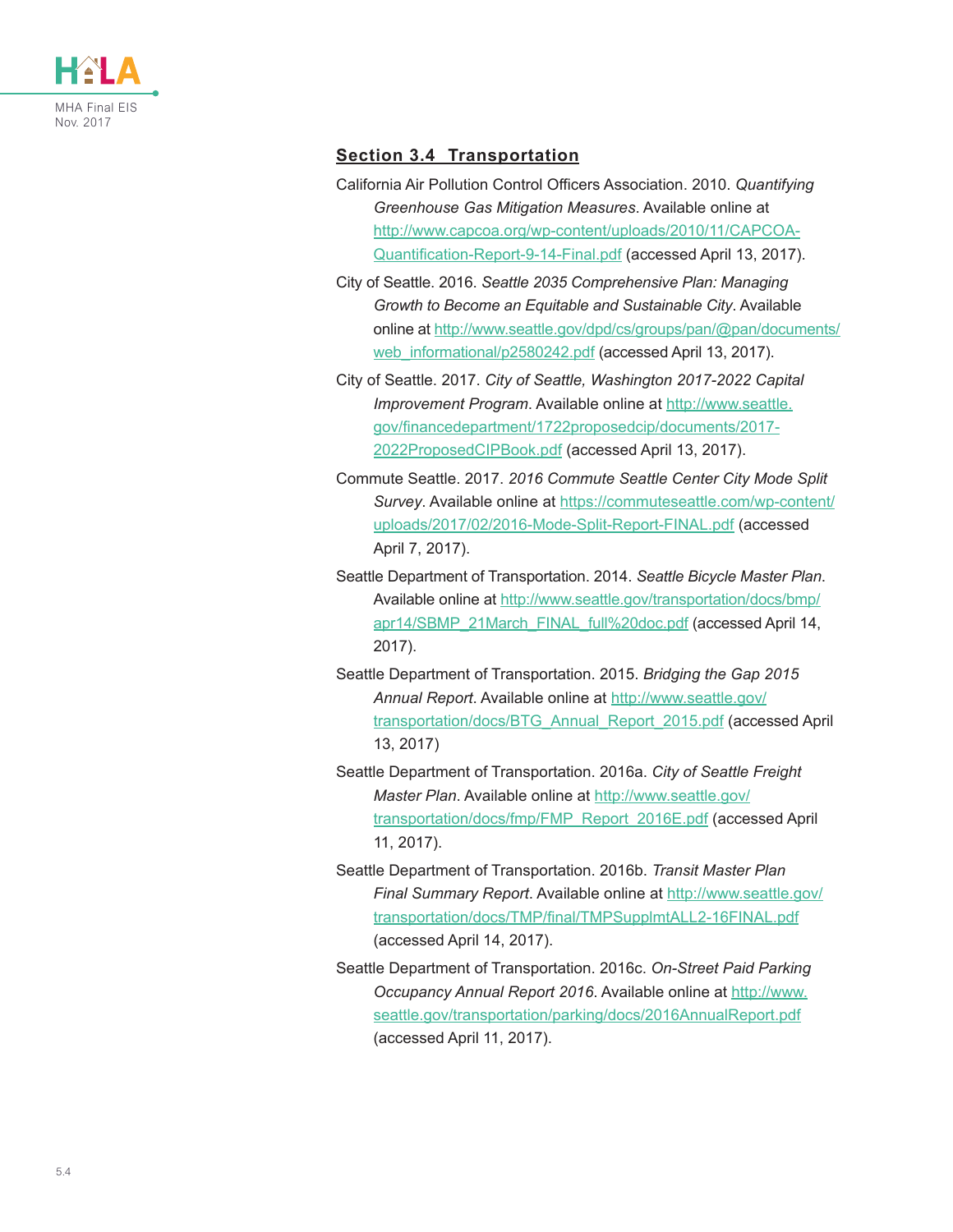

- Seattle Department of Transportation. 2017a. *City of Seattle Pedestrian Master Plan, Mayor's Recommended Plan*. Available online at [http://www.seattle.gov/transportation/docs/](http://www.seattle.gov/transportation/docs/SeattlePedestrianMasterPlan.pdf) [SeattlePedestrianMasterPlan.pdf](http://www.seattle.gov/transportation/docs/SeattlePedestrianMasterPlan.pdf) (accessed April 7, 2017)
- Seattle Department of Transportation. 2017b. "Total Number of Police-Reported Collisions." Accessed April 13, 2017. [https://performance.](https://performance.seattle.gov/stat/goals/r7sc-af3t/ksii-en7t/x4bg-nj84/view) [seattle.gov/stat/goals/r7sc-af3t/ksii-en7t/x4bg-nj84/view](https://performance.seattle.gov/stat/goals/r7sc-af3t/ksii-en7t/x4bg-nj84/view)
- Seattle Office of Sustainability & Environment. 2014. *Moving the Needle*. Available online at [https://www.seattle.gov/Documents/Departments/](https://www.seattle.gov/Documents/Departments/OSE/Moving.the.Needle.2014.pdf) [OSE/Moving.the.Needle.2014.pdf](https://www.seattle.gov/Documents/Departments/OSE/Moving.the.Needle.2014.pdf) (accessed by April 26, 2017)
- Washington State Department of Transportation, 2015. *2015 Ramp and Roadway: Northwest Region Average Daily Volumes*. Available online at <http://www.wsdot.wa.gov/Northwest/TrafficVolume> (accessed September 27, 2016).

#### **Section 3.5 Historic Resources**

- City of Seattle. 1986. "Seattle Annexation List." Electronic resource, [http://clerk.ci.seattle.wa.us/~F\\_archives/annexations/annex\\_list.htm](http://clerk.ci.seattle.wa.us/~F_archives/annexations/annex_list.htm) (accessed April 4, 2017).
- Department of Archaeology and Historic Preservation. 2010. Statewide Predictive Model. Last updated 2010. Electronic resource, [http://](http://www.dahp.wa.gov/) [www.dahp.wa.gov/](http://www.dahp.wa.gov/) (accessed April 4, 2017).
- Kay D. Weeks and Anne E. Grimmer. 1995. *The Secretary of the Interior's Standards for the Treatment of Historic Properties with Guidelines for Preserving, Rehabilitating, Restoring & Reconstructing Historic Buildings*. US Department of Interior, National Park Service, Washington, D.C.
- Lange, Greg and Thomas Veith. 2009. *Early Neighborhood Historic Resources Survey Report and Context Statement. Prepared for City of Seattle Department of Neighborhoods, Historic Preservation Program*. Electronic resource, [http://www.seattle.gov/](http://www.seattle.gov/Documents/Departments/Neighborhoods/HistoricPreservation/HistoricResourcesSurvey/context-residential-structures.pdf) [Documents/Departments/Neighborhoods/HistoricPreservation/](http://www.seattle.gov/Documents/Departments/Neighborhoods/HistoricPreservation/HistoricResourcesSurvey/context-residential-structures.pdf) [HistoricResourcesSurvey/context-residential-structures.pdf](http://www.seattle.gov/Documents/Departments/Neighborhoods/HistoricPreservation/HistoricResourcesSurvey/context-residential-structures.pdf) (accessed April 13, 2017).
- Nyberg, Folke and Victor Steinbrueck. 1975. *First Hill: An Inventory of Buildings and Urban Design Resources*. Historic Seattle Preservation and Development Authority, Seattle.
- Phelps, Myra L. 1978. *Public Works in Seattle: A Narrative History of the Engineering Department 1875–1975*. Seattle Engineering Department, Seattle.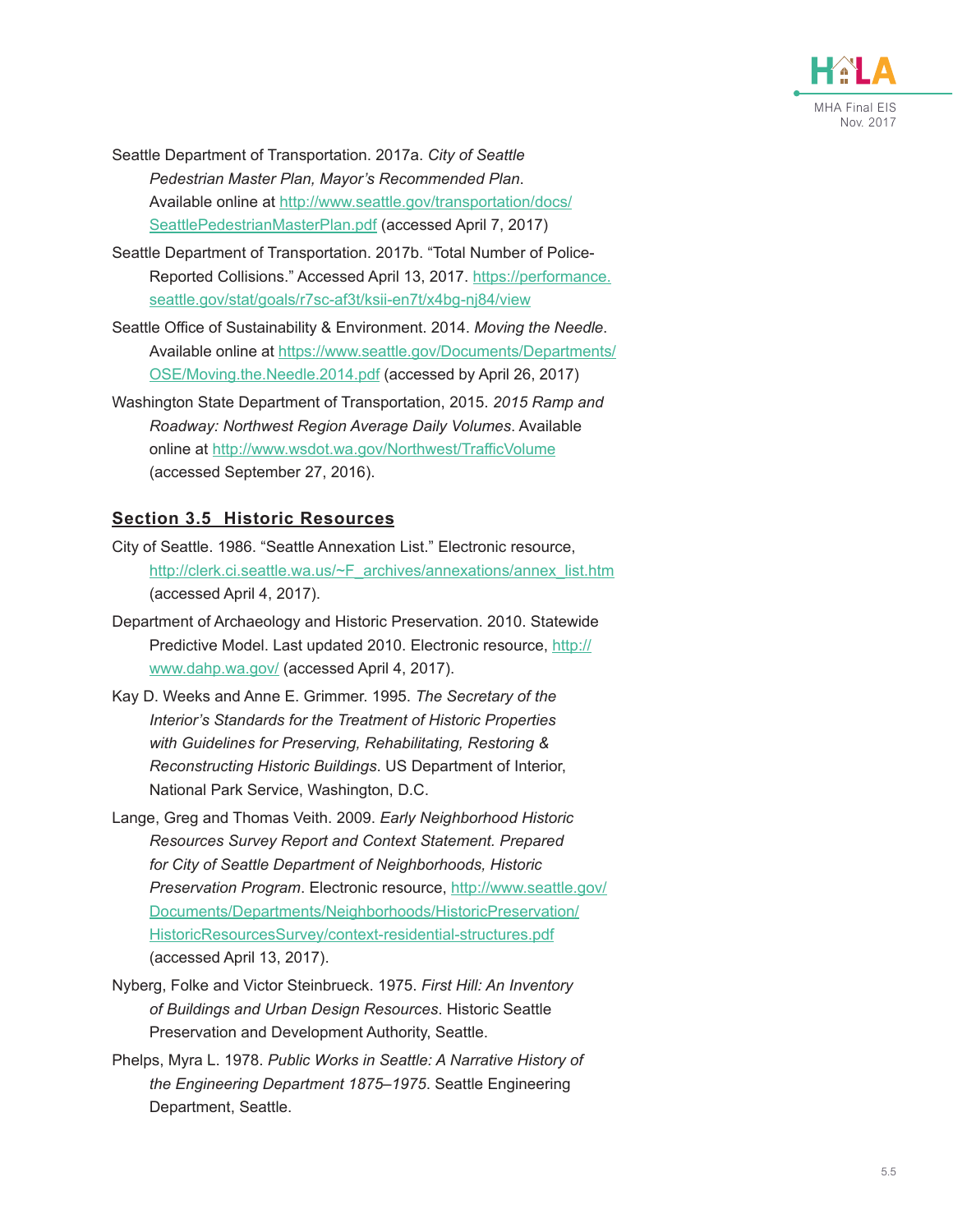

- Sheridan, Mimi. 2002. *Historic Property Survey Report: Seattle's Neighborhood Commercial Districts. Prepared for City of Seattle Department of Neighborhoods, Historic Preservation Program*. Electronic resource, [http://www.seattle.gov/](http://www.seattle.gov/Documents/Departments/Neighborhoods/HistoricPreservation/HistoricResourcesSurvey/context-neighborhood-commercial-properties.pdf) [Documents/Departments/Neighborhoods/HistoricPreservation/](http://www.seattle.gov/Documents/Departments/Neighborhoods/HistoricPreservation/HistoricResourcesSurvey/context-neighborhood-commercial-properties.pdf) [HistoricResourcesSurvey/context-neighborhood-commercial](http://www.seattle.gov/Documents/Departments/Neighborhoods/HistoricPreservation/HistoricResourcesSurvey/context-neighborhood-commercial-properties.pdf)[properties.pdf](http://www.seattle.gov/Documents/Departments/Neighborhoods/HistoricPreservation/HistoricResourcesSurvey/context-neighborhood-commercial-properties.pdf) (accessed April 13, 2017).
- U.S. Geological Survey. 1895. *Snohomish, WA*. 30' Series Quadrangle. US Geological Survey, Reston, VA.
- Wickwire, Cathy. 2001. *Survey Report: Comprehensive Inventory of City-Owned Historic Resources, Seattle, Washington. Prepared for City of Seattle Department of Neighborhoods, Historic Preservation Program*. Electronic resource, [http://www.seattle.gov/](http://www.seattle.gov/Documents/Departments/Neighborhoods/HistoricPreservation/HistoricResourcesSurvey/context-city-owned-buildings.pdf) [Documents/Departments/Neighborhoods/HistoricPreservation/](http://www.seattle.gov/Documents/Departments/Neighborhoods/HistoricPreservation/HistoricResourcesSurvey/context-city-owned-buildings.pdf) [HistoricResourcesSurvey/context-city-owned-buildings.pdf](http://www.seattle.gov/Documents/Departments/Neighborhoods/HistoricPreservation/HistoricResourcesSurvey/context-city-owned-buildings.pdf) (accessed April 13, 2017).

#### **Section 3.6 Biological Resources**

- City of Seattle. 2013. 2013 *Urban Forest Stewardship Plan*. [http://](http://www.seattle.gov/trees/docs/2013%20Urban%20Fores%20Stewardship%20Plan%20091113.pdf) [www.seattle.gov/trees/docs/2013%20Urban%20Fores%20](http://www.seattle.gov/trees/docs/2013%20Urban%20Fores%20Stewardship%20Plan%20091113.pdf) [Stewardship%20Plan%20091113.pdf](http://www.seattle.gov/trees/docs/2013%20Urban%20Fores%20Stewardship%20Plan%20091113.pdf) (accessed April 2017).
- City of Seattle. 2015. *Seattle Biological Evaluation*. Revised May 2015. Seattle, WA. [http://www.seattle.gov/util/Documents/Reports/](http://www.seattle.gov/util/Documents/Reports/SeattleBiologicalEvaluation/SPIF/index.htm) [SeattleBiologicalEvaluation/SPIF/index.htm](http://www.seattle.gov/util/Documents/Reports/SeattleBiologicalEvaluation/SPIF/index.htm) (accessed April 2017).
- City of Seattle. 2017a. *Tree Regulations Research Project—Phase II Final Findings and Recommendations*. March 27, 2017.
- City of Seattle. 2017b. *Street Tree Management Plan*. [http://www.seattle.](http://www.seattle.gov/transportation/stmp.htm) [gov/transportation/stmp.htm](http://www.seattle.gov/transportation/stmp.htm) (accessed April 2017).
- City of Seattle. 2017c. 2016 Seattle Tree Canopy Assessment. [http://](http://www.seattle.gov/trees/docs/Seattle2016CCAFinalReportFINAL.pdf) [www.seattle.gov/trees/docs/Seattle2016CCAFinalReportFINAL.pdf](http://www.seattle.gov/trees/docs/Seattle2016CCAFinalReportFINAL.pdf) (accessed May 2017).
- Duwamish River Cleanup Coalition. 2013. *Duwamish Valley Cumulative Health Impacts Analysis (CHIA)*. [http://duwamishcleanup.org/](http://duwamishcleanup.org/community-health/the-duwamish-river-cumulative-health-impacts-analysis/) [community-health/the-duwamish-river-cumulative-health-impacts](http://duwamishcleanup.org/community-health/the-duwamish-river-cumulative-health-impacts-analysis/)[analysis/](http://duwamishcleanup.org/community-health/the-duwamish-river-cumulative-health-impacts-analysis/) (accessed October 2017).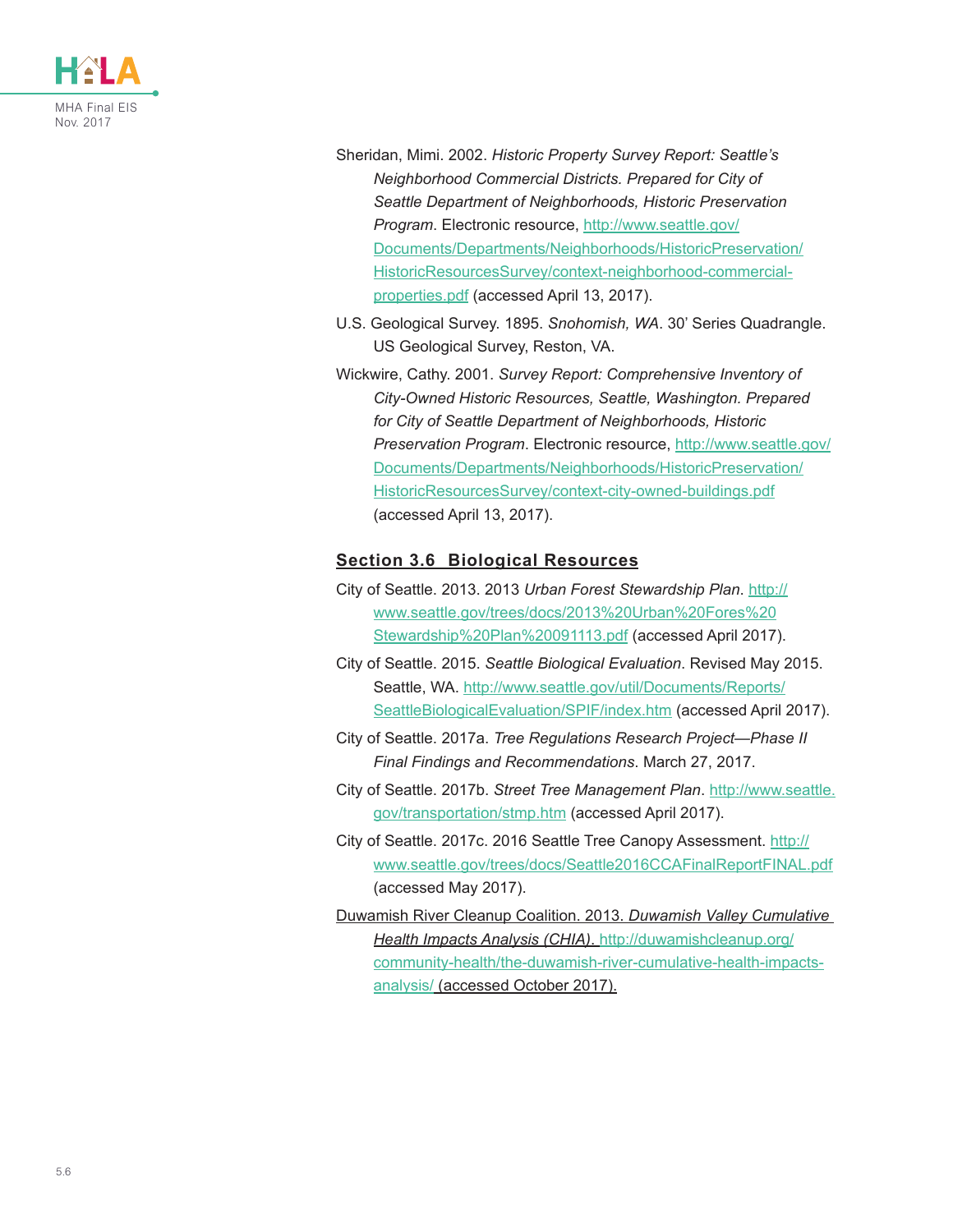

#### **Section 3.7 Open Space and Recreation**

- City of Seattle. 2014. City of Seattle Parks. Data Created on January 4, 2011. Last updated November 7, 2014. Available at: [https://data.](https://data.seattle.gov/dataset/City-Of-Seattle-Parks/kxj9-se6t) [seattle.gov/dataset/City-Of-Seattle-Parks/kxj9-se6t](https://data.seattle.gov/dataset/City-Of-Seattle-Parks/kxj9-se6t)
- City of Seattle. 2014b. Urban Villages. Data Created on October 18, 2011. Last updated November 7, 2014. Available at: [https://data.](https://data.seattle.gov/dataset/Urban-Villages/ugw3-tp9e) [seattle.gov/dataset/Urban-Villages/ugw3-tp9e](https://data.seattle.gov/dataset/Urban-Villages/ugw3-tp9e)
- City of Seattle. 2016. *Seattle 2035 Comprehensive Plan: Managing Growth to Become an Equitable and Sustainable City*. November 2016. Available online at [http://www.seattle.gov/dpd/cs/groups/](http://www.seattle.gov/dpd/cs/groups/pan/@pan/documents/web_informational/p2580242.pdf) [pan/@pan/documents/web\\_informational/p2580242.pdf](http://www.seattle.gov/dpd/cs/groups/pan/@pan/documents/web_informational/p2580242.pdf)
- City of Seattle. 2016b. *Seattle's Commercial Zones summary*. January 2016. Available at: [http://www.seattle.gov/dpd/codesrules/codes/](http://www.seattle.gov/dpd/codesrules/codes/zoning/) [zoning/](http://www.seattle.gov/dpd/codesrules/codes/zoning/)
- City of Seattle. 2016c. *Seattle's Lowrise Multifamily Zones summary*. January 2016. Available at: [http://www.seattle.gov/dpd/codesrules/](http://www.seattle.gov/dpd/codesrules/codes/zoning/) [codes/zoning/](http://www.seattle.gov/dpd/codesrules/codes/zoning/)
- City of Seattle Office of Planning and Community Development (Seattle OPCD). 2016. *Growth and Equity: Analyzing Impacts on Displacement and Opportunity Related to Seattle's Growth Strategy*. Available at: [http://www.seattle.gov/dpd/cityplanning/](http://www.seattle.gov/dpd/cityplanning/completeprojectslist/comprehensiveplan/documents/default.htm) [completeprojectslist/comprehensiveplan/documents/default.htm](http://www.seattle.gov/dpd/cityplanning/completeprojectslist/comprehensiveplan/documents/default.htm) (accessed September 20, 2016).
- Seattle Parks and Recreation (SPR). 2011. *Seattle's Parks and Recreation 2011 Development Plan*. Adopted November 28, 2011. Resolution: 31336.
- Seattle Parks and Recreation (SPR). 2016. *2016 Seattle Recreation Demand Study*.
- Seattle Parks and Recreation (SPR). 2017. 2017 *Parks and Open Space Plan, May Draft*.

#### **Section 3.8 Public Services and Utilities**

- Asencio, Rebecca. Personal Communication [Email]. September 2017. Seattle Public Schools (SPS).
- City of Seattle. 2012. *Right of Away Improvement Manual (ROWIM)*. <http://www.seattle.gov/transportation/rowmanual/manual/>.
- City of Seattle. 2015. *Seattle 2035 Comprehensive Plan Draft EIS*. [http://www.seattle.gov/dpd/cs/groups/pan/@pan/documents/web\\_](http://www.seattle.gov/dpd/cs/groups/pan/@pan/documents/web_informational/p2273574.pdf) [informational/p2273574.pdf](http://www.seattle.gov/dpd/cs/groups/pan/@pan/documents/web_informational/p2273574.pdf).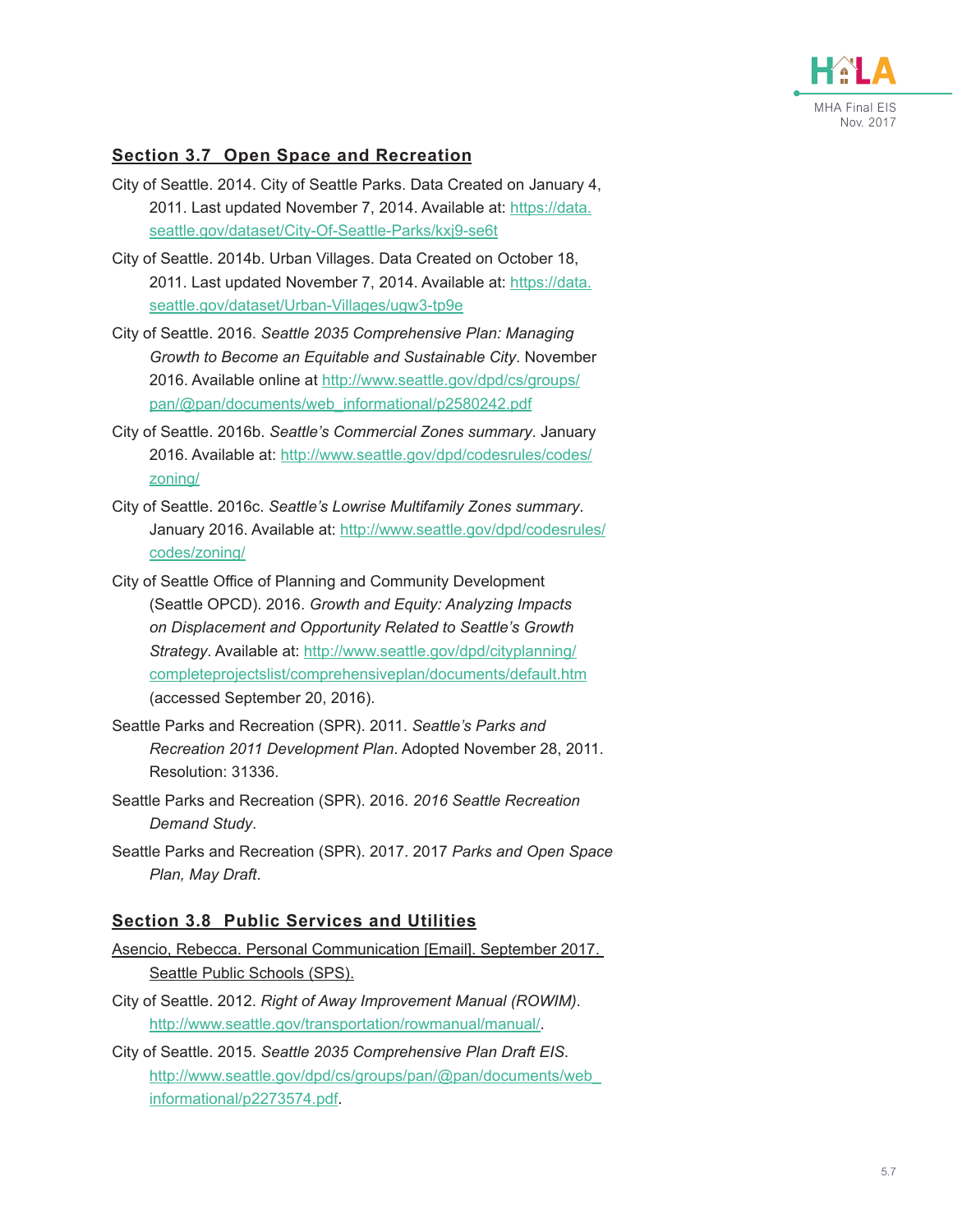

- King County. 2016. "Fact Sheet: 2018 CSO Long Term." [http://www.](http://www.kingcounty.gov/services/environment/wastewater/cso/projects/system-plan.aspx) [kingcounty.gov/services/environment/wastewater/cso/projects/](http://www.kingcounty.gov/services/environment/wastewater/cso/projects/system-plan.aspx) [system-plan.aspx.](http://www.kingcounty.gov/services/environment/wastewater/cso/projects/system-plan.aspx)
- Seattle Public Schools (SPS). 2012. *Seattle Public Schools 2012 Facilities Master Plan*. Accessed at [https://www.seattleschools.](https://www.seattleschools.org/UserFiles/Servers/Server_543/File/District/Departments/Capital%20Projects%20and%20Planning/facilities_master_plan/Revised_2012_Facilities_Master_Plan.pdf) [org/UserFiles/Servers/Server\\_543/File/District/Departments/](https://www.seattleschools.org/UserFiles/Servers/Server_543/File/District/Departments/Capital%20Projects%20and%20Planning/facilities_master_plan/Revised_2012_Facilities_Master_Plan.pdf) [Capital%20Projects%20and%20Planning/facilities\\_master\\_plan/](https://www.seattleschools.org/UserFiles/Servers/Server_543/File/District/Departments/Capital%20Projects%20and%20Planning/facilities_master_plan/Revised_2012_Facilities_Master_Plan.pdf) Revised 2012 Facilities Master Plan.pdf.
- Seattle Public Schools (SPS). 2017. "Seattle School District No. 1, Student/Facility SF Allocation Summary, 2017."

#### **Section 3.9 Air Quality and Greenhouse Gas Emissions**

- Bay Area Air Quality Management District (BAAQMD), 2009. *Revised Draft Options and Justification Report*, California Environmental Quality Act Thresholds of Significance. October.
- California Air Resources Board (CARB), 2005. Available: [https://www.arb.](https://www.arb.ca.gov/ch/handbook.pdf) [ca.gov/ch/handbook.pdf](https://www.arb.ca.gov/ch/handbook.pdf). Accessed May 23, 2017.
- City of Seattle. 1986. Seattle Annexation List. Electronic resource, [http://](http://clerk.ci.seattle.wa.us/~F_archives/annexations/annex_list.htm) [clerk.ci.seattle.wa.us/~F\\_archives/annexations/annex\\_list.htm,](http://clerk.ci.seattle.wa.us/~F_archives/annexations/annex_list.htm) accessed April 4, 2017.
- City of Seattle. 2016. *2014 Seattle Community Greenhouse Gas Emissions Inventory*. Available: [https://www.seattle.gov/Documents/](https://www.seattle.gov/Documents/Departments/OSE/ClimateDocs/2014GHG%20inventorySept2016.pdf) [Departments/OSE/ClimateDocs/2014GHG%20inventorySept2016.](https://www.seattle.gov/Documents/Departments/OSE/ClimateDocs/2014GHG%20inventorySept2016.pdf) [pdf.](https://www.seattle.gov/Documents/Departments/OSE/ClimateDocs/2014GHG%20inventorySept2016.pdf) Accessed May 23, 2017.
- Federal Highway Administration (FHWA), 2016. *Updated Interim Guidance on Mobile Source Air Toxic Analysis in NEPA Documents*. Available: [https://www.fhwa.dot.gov/environment/air\\_quality/air\\_toxics/policy\\_](https://www.fhwa.dot.gov/environment/air_quality/air_toxics/policy_and_guidance/msat/2016msat.pdf) [and\\_guidance/msat/2016msat.pdf](https://www.fhwa.dot.gov/environment/air_quality/air_toxics/policy_and_guidance/msat/2016msat.pdf). Accessed May 23, 2017.
- King County Metro Transit (KCM), 2014. *Sustainability Plan*. Available: [http://metro.kingcounty.gov/am/reports/2014/metro-sustainability](http://metro.kingcounty.gov/am/reports/2014/metro-sustainability-plan-2014.pdf)[plan-2014.pdf](http://metro.kingcounty.gov/am/reports/2014/metro-sustainability-plan-2014.pdf). Accessed: May 23, 2017.
- National Highway Traffic Safety Administration (NHTSA), 2016. *EPA and DOT Finalize Greenhouse Gas and Fuel Efficiency Standards for Heavy-Duty Trucks*. Available: [https://www.nhtsa.gov/press](https://www.nhtsa.gov/press-releases/epa-and-dot-finalize-greenhouse-gas-and-fuel-efficiency-standar)[releases/epa-and-dot-finalize-greenhouse-gas-and-fuel-efficiency](https://www.nhtsa.gov/press-releases/epa-and-dot-finalize-greenhouse-gas-and-fuel-efficiency-standar)[standards-heavy-duty-trucks](https://www.nhtsa.gov/press-releases/epa-and-dot-finalize-greenhouse-gas-and-fuel-efficiency-standar). Accessed May 23, 2017.
- Port of Seattle, Port of Tacoma, Vancouver Port Authority, U.S Environmental Protection Agency and Puget Sound Clean Air Agency. 2007. *Joint News Release: PNW Port Join Forces to Reduce Maritime Emissions*. May 16, 2007.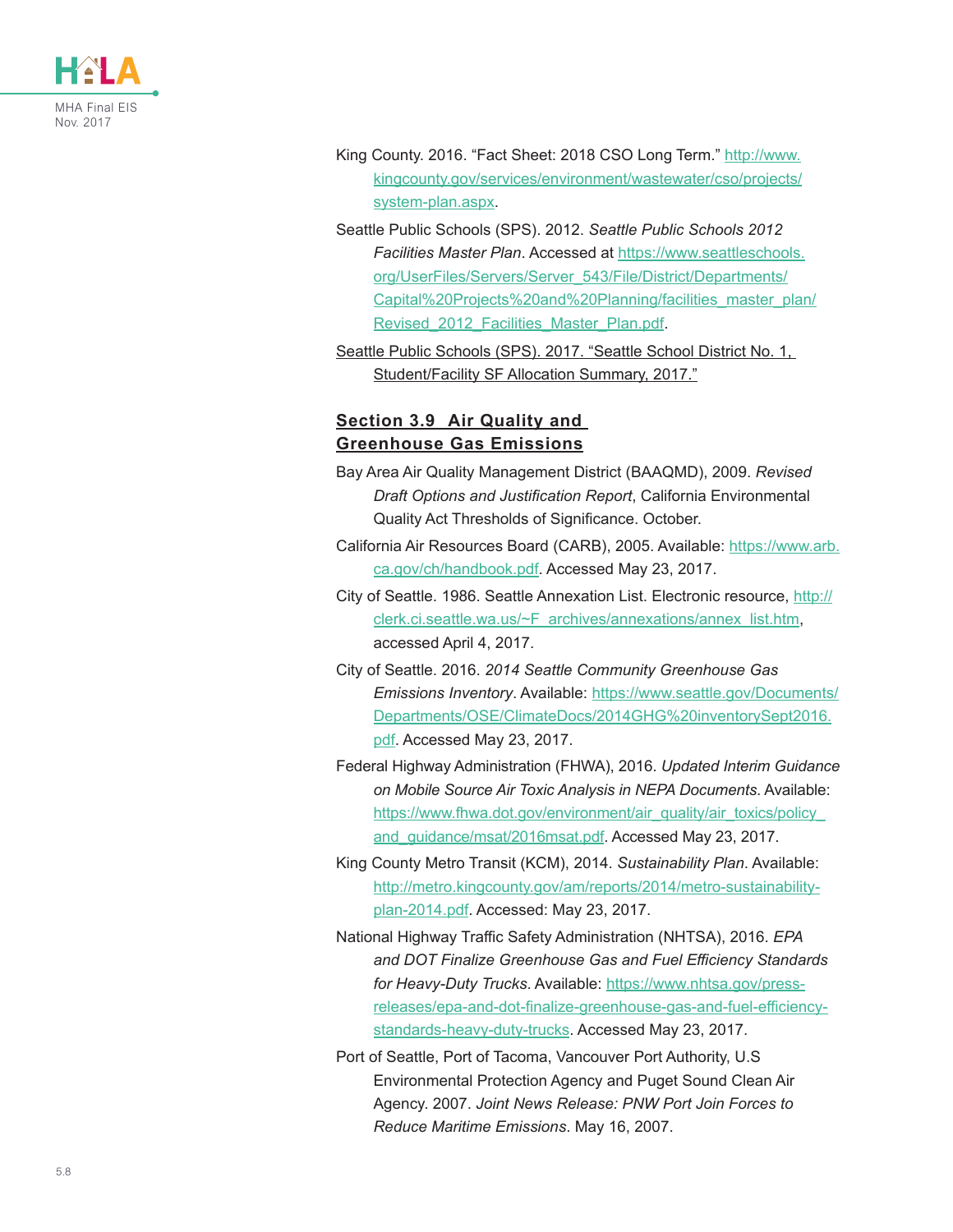

- Puget Sound Clean Air Agency (PSCAA), 2008. *2005 Air Emission Inventory for King, Kitsap, Pierce, and Snohomish Counties*. Available: [http://s3.amazonaws.com/zanran\\_storage/www.](http://s3.amazonaws.com/zanran_storage/www.pscleanair.org/ContentPages/2838178.pdf) [pscleanair.org/ContentPages/2838178.pdf.](http://s3.amazonaws.com/zanran_storage/www.pscleanair.org/ContentPages/2838178.pdf) Accessed: May 23, 2017.
- Puget Sound Clean Air Agency (PSCAA), 2011. *2010 Study of Air Toxics in Tacoma and Seattle*. Available: [http://www.pscleanair.org/library/](http://www.pscleanair.org/library/Documents/ExSummary2010air_toxics_study.pdf) [Documents/ExSummary2010air\\_toxics\\_study.pdf.](http://www.pscleanair.org/library/Documents/ExSummary2010air_toxics_study.pdf) Accessed May 23, 2017.
- Puget Sound Clean Air Agency (PSCAA), 2015. *2015 Air Quality Data Summary*. Available: [http://www.pscleanair.org/library/](http://www.pscleanair.org/library/Documents/2015AQDS.pdf) [Documents/2015AQDS.pdf](http://www.pscleanair.org/library/Documents/2015AQDS.pdf). Accessed: May 23, 2017.
- Puget Sound Regional Council (PSRC), 2015. *Macroeconomic Forecast*. Available: [https://www.psrc.org/sites/default/files/2015psrc](https://www.psrc.org/sites/default/files/2015psrc-macroeconomicforecast.xlsx)[macroeconomicforecast.xlsx](https://www.psrc.org/sites/default/files/2015psrc-macroeconomicforecast.xlsx). Accessed May 23, 2017.
- Seattle City Light (SCL), 2012. *2012 Integrated Resource Plan*. Available: [http://www.seattle.gov/light/news/issues/irp/docs/APPENDIX1\\_](http://www.seattle.gov/light/news/issues/irp/docs/APPENDIX1_Regulation.pdf) [Regulation.pdf](http://www.seattle.gov/light/news/issues/irp/docs/APPENDIX1_Regulation.pdf). Accessed May 23, 2017.
- Seattle Public Utilities, 2016. *2015 Recycling Rate Report*. Available: [https://www.seattle.gov/util/cs/groups/public/@spu/@garbage/](https://www.seattle.gov/util/cs/groups/public/@spu/@garbage/documents/webcontent/1_052510.pdf) [documents/webcontent/1\\_052510.pdf.](https://www.seattle.gov/util/cs/groups/public/@spu/@garbage/documents/webcontent/1_052510.pdf) Accessed May 23, 2017.
- Sound Transit, 2014. *Sustainability Plan*. Available: [http://www.](http://www.soundtransit.org/Documents/ pdf/about/environment/SustainabilityPlan.pdf) [soundtransit.org/Documents/ pdf/about/environment/](http://www.soundtransit.org/Documents/ pdf/about/environment/SustainabilityPlan.pdf) [SustainabilityPlan.pdf.](http://www.soundtransit.org/Documents/ pdf/about/environment/SustainabilityPlan.pdf) Accessed May 23, 2017.
- U.S. Environmental Protection Agency (U.S. EPA), 2004. *Clean Air Nonroad Diesel Rule: Fact Sheet*. Available: [https://nepis.epa.gov/](https://nepis.epa.gov/Exe/ZyPDF.cgi/P10001RN.PDF?Dockey=P10001RN.pdf) [Exe/ZyPDF.cgi/P10001RN.PDF?Dockey=P10001RN.pdf](https://nepis.epa.gov/Exe/ZyPDF.cgi/P10001RN.PDF?Dockey=P10001RN.pdf). Accessed May 23, 2017.
- U.S. Environmental Protection Agency (U.S. EPA), 2010. *Final Rule for Model Year 2012–2016 Light-Duty Vehicle Greenhouse Gas Emission Standards and Corporate Average Fuel Economy Standards*. Available: [https://www.epa.gov/regulations-emissions](https://www.epa.gov/regulations-emissions-vehicles-and-engines/final-rule-model-year-2012-2016-light-duty-vehicle)[vehicles-and-engines/final-rule-model-year-2012-2016-light-duty](https://www.epa.gov/regulations-emissions-vehicles-and-engines/final-rule-model-year-2012-2016-light-duty-vehicle)[vehicle](https://www.epa.gov/regulations-emissions-vehicles-and-engines/final-rule-model-year-2012-2016-light-duty-vehicle). Accessed: May 23, 2017.
- U.S. Environmental Protection Agency (U.S. EPA), 2012. *Final Rule for Model Year 2017 and Later Light-Duty Vehicle Greenhouse Gas Emissions and Corporate Average Fuel Economy Standards*. Available: [https://www.epa.gov/regulations-emissions-vehicles-and](https://www.epa.gov/regulations-emissions-vehicles-and-engines/final-rule-model-year-2017-and-later-light-duty-vehicle)[engines/final-rule-model-year-2017-and-later-light-duty-vehicle](https://www.epa.gov/regulations-emissions-vehicles-and-engines/final-rule-model-year-2017-and-later-light-duty-vehicle). Accessed May 23, 2017.